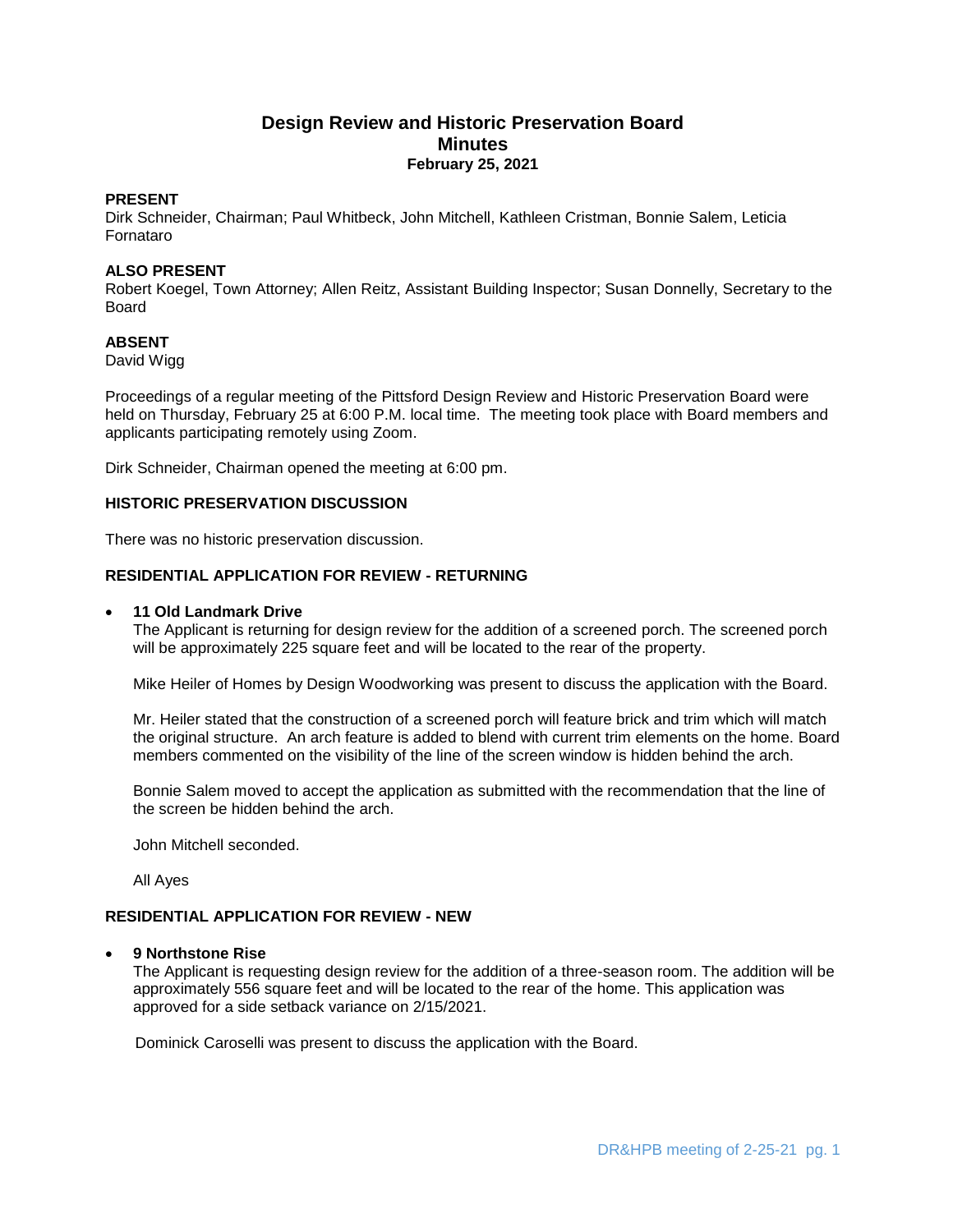Mr. Caroselli discussed that this addition had received a variance for a rear setback from the Zoning Board of Appeals. He said that the split rock stone would be in a color palette that is complementary to the siding. The timbers will be stained in a similar color palette. The roofing will be consistent with what is existing.

Paul Whitbeck moved to approve the application as submitted.

Leticia Fornataro seconded.

All Ayes.

### **RESIDENTIAL APPLICATION FOR REVIEW – NEW HOME**

#### **4 Rockdale Meadows**

The Applicant is requesting design review for the construction of a one story single family home. The home will be approximately 2302 sq. ft. and will be located in the Coventry Ridge Subdivision.

Steve Maynard of Spall Homes was present.

Mr. Maynard stated that this was the 18<sup>th</sup> patio home to be built in this subdivision. The home is sold and the color palette has been chosen. The home will feature three textures but the horizontal shingles and shakes will be the same color – a medium gray color. The roof will be black.

Paul Whitbeck pointed out the use of three textures and Mr. Maynard stated that 2/3 of the homes in this development feature three textures.

Kathleen Cristman moved to accept the application as submitted.

John Mitchell seconded.

All Ayes.

#### **APPLICATION FOR LANDMARK DESIGNATION**

#### **East Street Burying Ground**

The Applicant is requesting design review to designate the East Street Burying Ground as a Historic Landmark in accordance with Article XXX, Section 185-195.3 of the Pittsford Town Code. The property is zoned RN (Residential Neighborhood).

Dirk Schneider opened the public hearing.

Bonnie Salem introduced the nominated property. She stated that this burial ground is historically significant as it is the final resting place of Simon Stone, one of the co-founders of the Town of Northfield later Pittsford. Mr. Stone set aside part of his property to serve as a burial ground for the early settlers of the area. Forty-five burials took place between 1814 – 1879.

Bonnie thanked Town Historian Audrey Johnson for her efforts in researching the history of the Burying Ground and the Town Board for agreeing to go forward with permission for the designation.

Margaret Carrabares-Brizee offered public comment. She noted that she supports the designation of the burying ground and the Historic Pittsford organization of which she is a member of "fully endorses" it as well.

Paul Whitbeck moved to close the public hearing.

John Mitchell seconded.